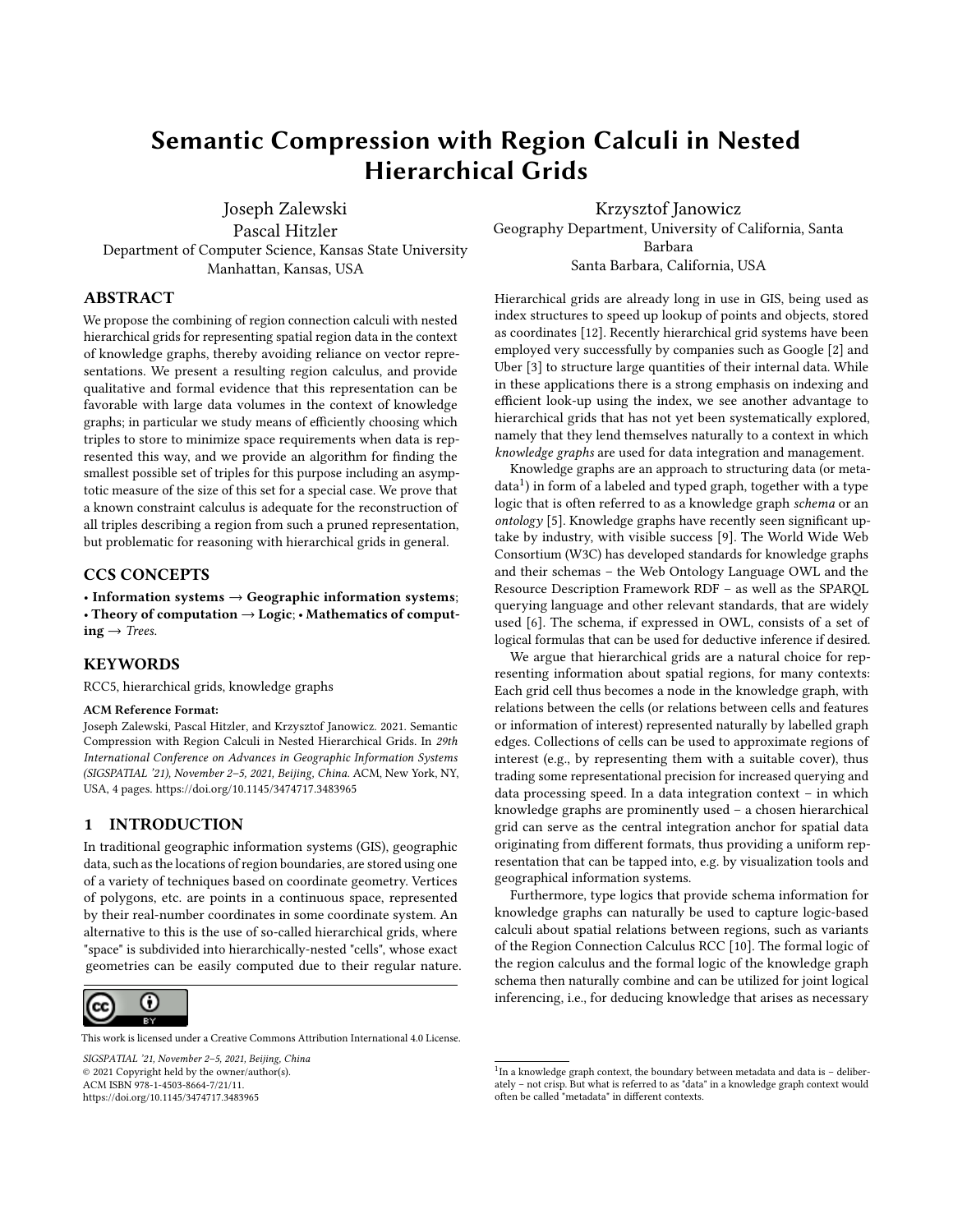logical consequences from the data and type logic of the knowledge graph, and can for example be used for querying for logically implied, but not explicitly encoded, information.

Another interesting aspect of the combined region and type logic is that it can be utilized for what has been called semantic compression in the context of (RDF) knowledge graphs [\[7\]](#page-3-8). It refers to the idea of using logical deduction rules to compress a knowledge graph without loss of information. In some situations, for example, addition of a single suitable logical formula to the type logic can make a very large number of node-edge-node graph triples redundant in the sense that they can now be removed, while at the same time the new logical formula makes it possible to re-generate the removed triples as needed.

This paper is a short paper that serves as an extended abstract to the contributions in the extended technical report [\[15\]](#page-3-9) that contains all formal definitions, results and proofs referred to herein.

# <span id="page-1-0"></span>2 REGION CONNECTION CALCULUS ON THE **GRID**

We assume that the reader is familiar with basic set-theoretic topology, see e.g. [\[8\]](#page-3-10) and also with the basics of formal logic, see e.g. [\[14\]](#page-3-11).

We provide a topological definition of a hierarchical grid, which in particular applies to the square, quadtree, etc. grids often used in practice, e.g. the Google S2 grid [\[2\]](#page-3-2). Note that it does not apply to grid systems like Uber's H3 [\[3\]](#page-3-3) in which child cells may not be fully contained in their parent.

Definition 2.1. Let a nested hierarchical grid be a pair  $(A,$  cells $_A)$ where  $A$  is a topological space, and cells $_A$  is a tree with root  $A$  and in which every node  $N$  is a nonempty topological space, and if it has children, it has finitely many, but at least two, and the children  $N_i$  of N are regular closed subspaces of N such that  $\bigcup_i N_i = N_i$ and no two  $N_i$  share an open subset. Additionally, for this paper we will require  $A$  to be a Baire space, i.e., such that countable unions of degenerate subspaces are degenerate, which is a very mild condition given usual application scenarios for grids. In fact we really only need the condition that a finite union of degenerate sets is degenerate, but so many common spaces are Baire spaces that the distinction is not too important. For a tree  $T$ , we will use  $|T|$  to denote the set of all nodes of T.

For the region calculus, we will focus on RCC5 (background in e.g. [\[13\]](#page-3-12)) which is a logic of relations between regions with five predicates, EQ, PP, PP<sup>-1</sup>, DR, PO, which can be read, "equal, proper part of, properly containing, not significantly overlapping, partially overlapping". We use a topological semantics for RCC5, but there are several different semantics possible which give the same consequences. RCC5 is a popular "constraint calculus" used in GIS database systems [\[13\]](#page-3-12). We provide a slightly stronger variant of RCC5, which takes into account a priori all information about the structure of a hierarchical grid, not just the part of that information which is expressible in RCC5, by explicitly including a hierarchical grid in the logic's signature. We call this variant "RCC5-G."

It is usual in many geodatabase systems to use not RCC5 but the more powerful calculus RCC8. Both arise from the system RCC introduced in the paper [\[10\]](#page-3-7). RCC8 also has both a topological semantics and an a priori one (the original, from [\[10\]](#page-3-7)); a discussion

of topological semantics for RCC8 can be found in [\[11\]](#page-3-13). We use RCC5 here not just to simplify presentation, but because we believe that for our present purposes, RCC8 is actually unnecessary. Recall the approach to geometries which motivates this paper: geometries are to be considered only insofar as they can be captured by relationships to a fixed grid. The principal difference between the two RCC constraint formalisms is RCC8's concern with boundaries – it differentiates, for example, between the true disconnectedness relation and the "external connection" relation, in which two regions overlap, but in a degenerate set (with empty interior). RCC5 considers these situations to be indistinguishable (they can both provide the semantics for the predicate DR). While in traditional geometry representation schemes, the additional information about boundary relationships can be useful, our position is that for grid representation it is not. For, real-world data (locations of boundaries) should be thought of as sampled from a continuous distribution, and so it is vanishingly unlikely that a real-world boundary will ever exactly coincide with the finitely many artificial boundaries of our grid cells. Even real-world boundaries defined as straight lines, such as latitudes, will not usually line up with hierarchical grid cells, unless the grid is specifically planned out to make this happen, which they often are not. Whenever it seems to happen in real data, exact coincidence of boundaries should by default be attributed to insufficient decimal precision, rather than assumed to have real meaning. This assumption is convenient for us, as RCC8 is not nearly as compatible with a hierarchical organization of space as RCC5 is, and obtaining results for it like those in the following sections is much harder.

## 2.1 Inheritance

While in this paper we will concentrate on the use of RCC5-G to reduce sets of relations between the grid and a single region, we will briefly mention a more standard use of such calculi – to store information about properties of regions that are "upward-inherited" or "downward-inherited." By downward-inherited we mean a property which, if possessed by a region  $R$ , also characterizes all regions containing  $R$ . Such a property can be represented by the collection of all maximal regions having it, and checked by checking whether a region  $R$  is EQ or PP to one of these – that is, whether a satisfiable constraint network exists in which an edge from  $R$  to one such region is labeled {EQ, PP}. Often there will only be one maximal region needed, as for the property "completely covered by water." Common types of upward-inherited properties involve "containing a feature", such as a particular city, or containing some part of a distributed entity, such as "water". These can be represented by a {PP−<sup>1</sup> , EQ} (in the first case) or {PO, PP−<sup>1</sup> , EQ} (in the second) relation to a region, i.e. the region occupied by the city, or the region covered by water.

### 3 SEMANTIC COMPRESSION

We have already argued in the introduction that the use of hierarchical grids together with knowledge graphs, as described herein, provides some advantages in some circumstances. It is important to note, however, that that there are always trade-offs, and that a particular representational form (such as using a hierarchical grid) is advantageous in some use cases, and not so in others. Our approach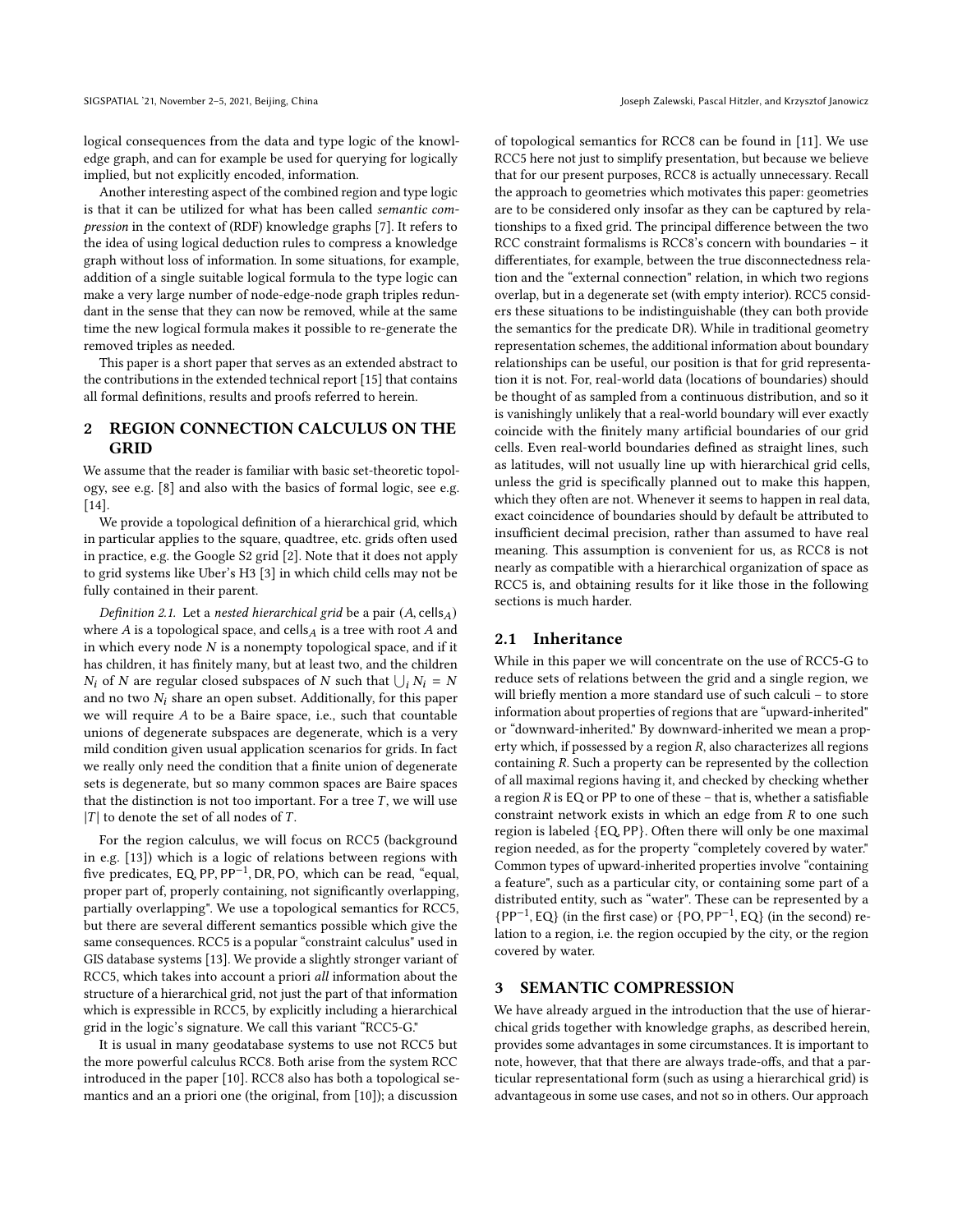provides additional flexibility in making a choice for representing spatial information in the context of knowledge graphs.

Using a hierarchical grid as described is an approximation for spatial representation that is constrained by the pre-defined grid cells. As such, it comes at the loss of some precision. However, it also comes with some advantages. One of them is representational simplicity. Rather than representing each region with, say, a polygon in the graph, the spatial representation of the regions becomes normalized as a selection of cells that have some specified region-connection relationship to the region. By taking the hierarchical structure (and corresponding logical axiomatization) into account, it is in fact not necessary to flag all such cells, as covering a region inherits upwards and containment within a region inherits downwards. We can thus arrive at a semantically compressed representation.

In a similar vein, not only region representation can be understood as semantically compressed, but relevant features of such a region can likewise be represented in compressed form by making use of the logic from Section [2,](#page-1-0) in particular upward and downward inheritance as discussed. E.g., if a cell is known to fully fall within a region with arid climate, then we know that arid climate also applies for all its sub-cells. In particular in the context of knowledge graphs, where information pertaining to many different regions may be abundant, this type of reasoning over the grid may result in a cleaner representation of content.

Another possible advantage of using hierarchical grids for knowledge graphs with spatial content is for the information integration process itself; indeed knowledge graphs excel as a tool for information integration from heterogeneous sources. Using a hierarchical grid, spatial information from a data source can be normalized by expressing it approximately using cells, thus providing a convenient format for the integrated representation, while at the same time providing a simplified logic for reasoning about spatial relations and inheritance of features as just discussed. Once cast into this form, it is no longer necessary to compute region intersections etc. from, say, vector representations, or to deal with the complexities of a region calculus on arbitrarily shaped regions: Instead we have arrived at a compressed representation with a much simpler logic.

We consider how to arrive at a compressed representation, in terms of cells, of a single region, about which we know as much as our grid-based representation of geometry can tell us, in a vacuum, so to speak – our only option to record information about it is by RCC5 relations directly with cells, not with other regions. See the Further Work section for other similar problems we may want to solve. The full-knowledge single region compression problem is to find a small set of formulas  $B$  (in RCC5-G) which is logically equivalent to the set of all RCC5-G formulas describing a given region (without reference to any other non-cell regions). Now in general the effectiveness of compression is hard to neatly quantify in a provable way, but in this case we can get a very nice fact – that there is an optimal solution, up to a constant discrepancy. This optimal solution is intuitively, not to say trivially, obvious to anyone who can visualize a square grid: cells which are fully inside or fully outside the region  $R$  ought to be conglomerated together as much as possible in  $B$ , since decomposing them into smaller cells adds no further information about where  $R$  is. Hierarchical grid

libraries often contain functions to perform this kind of compression (see e.g. "compact" in H3). Note that without loss of generality we can consider only formulas of the type  $P(d, R)$ , since every formula  $P(R, d)$  is equivalent to one of this form. Indeed, thinking and writing about the correctness of the optimal solution is very cumbersome if we keep using this predicate notation, with all its superscripts and arbitrary ordering of arguments. In the technical report we introduce a different formalism, that of tree label logics, which sheds more light on the idea behind the correctness proof, and will be seen to easily generalize to certain other logics with more expressive power than RCC5-G. Using this, we are able to provide a naive algorithm to solve the full-knowledge single-region compression problem, and prove that the set of formulas returned is minimal in size up to a constant discrepancy, so long as the hierarchical grid has a constant-bounded branching factor.

#### 3.1 Size of Compressed Sets

It is of interest to us to know, even though this compression is nearoptimal, how much the size of the region description is actually reduced by using it. There is a clean answer to this question for rectangular regions that are exactly unions of cells in a square grid of finite depth: measuring the region's perimeter  $p$  as the number of minimal cells in contact with its boundary, the minimum number of cells needed to exactly cover the region is  $\Theta(p)$  (much better than the naive bound  $O(p^2)$  achieved by covering with minimal cells.)

It should be noted that this theorem does not imply that there is, for every regular rectangle R of perimeter  $p$ , a set of  $\Theta(p)$  RCC5-G formulas describing  $R$ , because depending on its position, many formulas (with predicate DR) may be needed to describe the place where  $R$  is not. However, as long as  $R$  is contained in a cell not too much larger than itself, such a set will exist.

## 4 SEMANTIC DECOMPRESSION

The RCC5 composition table can be found in, e.g., [\[13\]](#page-3-12) (and we reproduce it in the technical report.) It gives, for each two RCC5 relations  $P$ ,  $Q$ , the largest set  $P \circ Q$  of RCC5 relations  $R$  such that  $R^I$  intersects  $P^I \circ Q^I$  in some interpretation I.

Composition tables like this are commonly used with RCC5, RCC8 and similar systems, typically in the context of constraint networks (see [\[4\]](#page-3-14)). An RCC5 constraint network  $C$  is a directed graph in which each edge is labeled by a set of RCC5 relations. A network is atomic if all edges are labeled by a singleton. A network is *path-consistent* if, whenever  $R \in C(x, z)$ , there are  $P \in C(x, y)$ and  $Q \in C(y, z)$  such that R is in the composition set for P and Q; and furthermore no edge is labeled by an empty set. (This is a formal notion of path consistency; there are also semantic notions.) In most applications of binary constraint calculi and composition tables, reasoning tasks are focused on finding path-consistent, often atomic, networks  $C'$  that are consistent with a given network  $C$ , in the sense that  $C'(x, y) \subseteq C(x, y)$  everywhere. A path-consistent network is usually used as a proxy for a network that is satisfiable with respect to some semantics. In our case, there are natural semantics for constraint networks derived from RCC5 and RCC5-G formulas.